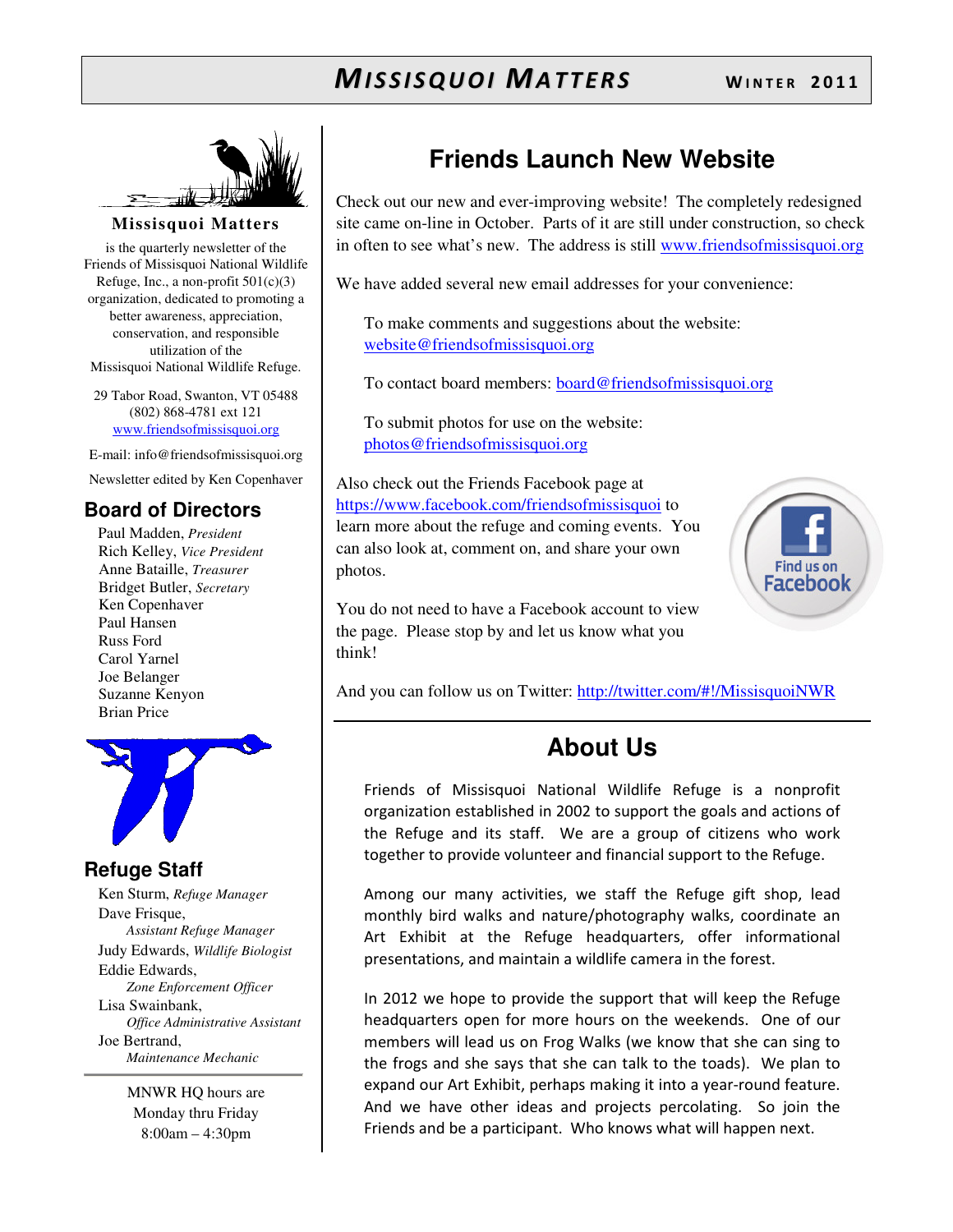

# Winter Activities Schedule at Missisquoi National Wildlife Refuge

29 Tabor Rd. Swanton, VT 05488

#### All programs and tours are free, but registration is required where noted.

#### Owl Prowls February 25 and March 17, 6:00 pm to approx 9:00 pm

Join refuge volunteer, Jeremy Brooks as he leads a couple of walks in the refuge to seek out and listen to the vocalizations of resident owls in February and March.

- The February walk will be at the Stephen J. Young Marsh Trail located on Tabor Road, 1 mile past the refuge HQ building. Meet at the parking lot at the entrance sign that reads "Refuge Trails Parking."
- The March owl prowl will be at the Black/Maquam Creek Trail located approx. 2 ½ miles west of Swanton on RT. 78. Look for the large Refuge sign at this parking area.

Please bring along a low intensity flashlight. Please call 802-868-4781 to register for these activities.

#### Monthly Nature Walks 1

#### $1<sup>st</sup>$  Saturday of each month (see times below)

Join Friends of Missisquoi NWR board member Joe Belanger for nature walks on various refuge trails, held the first Saturday of each month. Registration is not required. The schedule for the next three months is:

- December 3: Maquam/Black Creek Trail (9AM to 11AM) Meet at the parking lot on the south side of Rte 78.
	- January 7: Jeep Trail (9AM to 12PM) Meet at the Louie's Landing fishing access parking lot.
- February 4: Steven Young Marsh Trail (9AM to 11AM) Meet at the parking lot on Tabor Rd, about a mile past the refuge headquarters and across from Stephen Young Marsh.

#### Monthly Bird Monitoring Walks 3 3<sup>rd</sup> Saturday of each month, 8:00 am to 10:00 am

Friends board members Bridget Butler and Ken Copenhaver will lead bird monitoring walks on various refuge trails on the third Saturday of each month. The purpose of the walks is to gather long-term data on the presence of birds, their abundance, and changes in populations. Observations will be entered into the Vermont eBird database where data is stored by the Cornell Lab of Ornithology and the National Audubon Society. These walks are appropriate for all levels of birders and provide a wonderful opportunity to learn about birds throughout the seasons. Registration is not required. Locations are subject to change depending on trail conditions.

December 17: Jeep Trail. Meet at the Louie's Landing fishing access parking lot.

- January 21: Maquam/Black Creek Trail. Meet at the parking lot on the south side of Rte 78.
- February 18: Stephen Young Marsh Trail. Meet at the parking lot on Tabor Rd, about a mile past the refuge headquarters and across from Stephen Young Marsh.

To check for any schedule changes, visit the Friends website at www.friendsofmissisquoi.org and check the "What's Happening" section.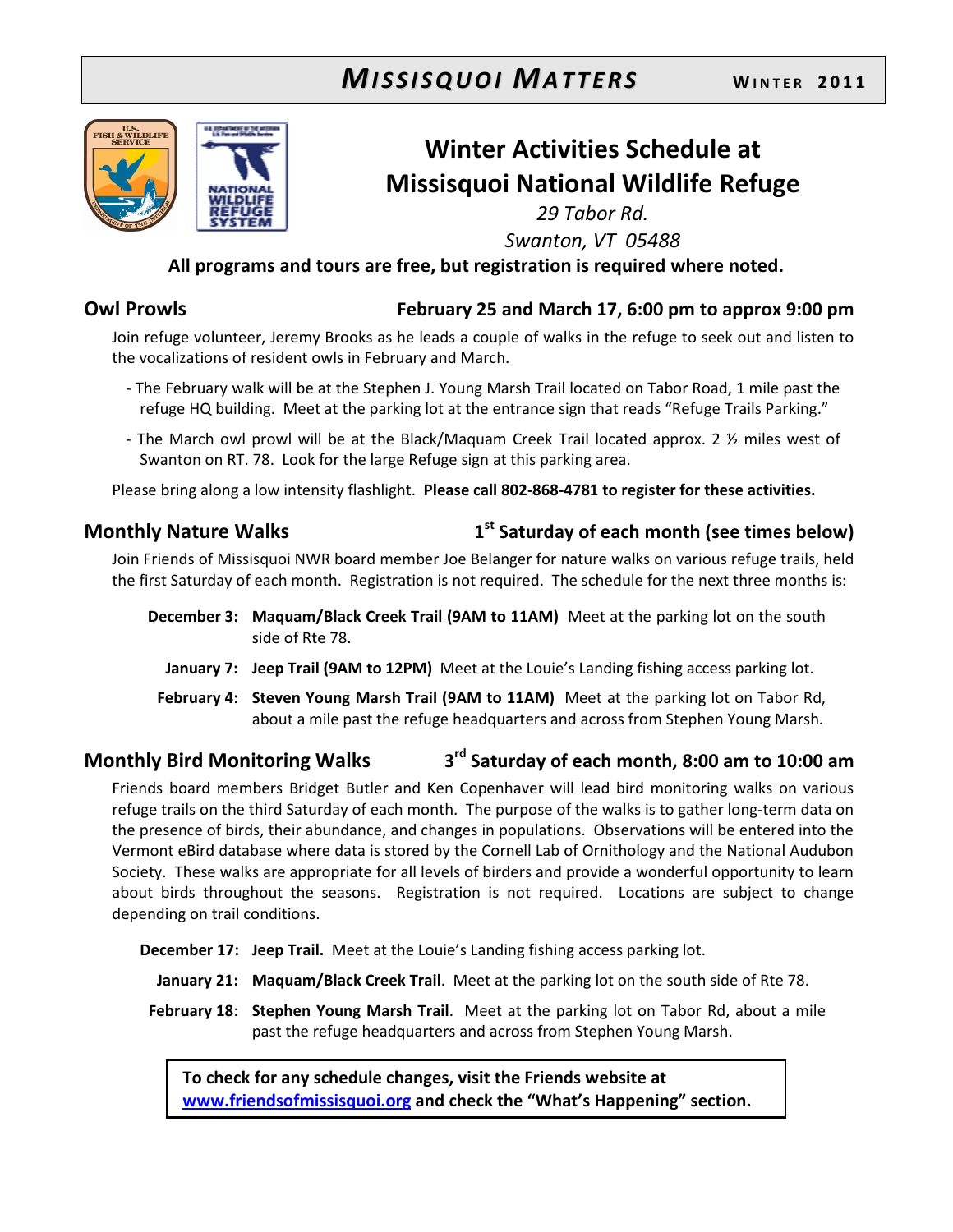### **The Eagle Point Unit: New Refuge Property with New Possibilities**

As most folks associated with the Missisquoi National Wildlife Refuge know, in 2010 we were fortunate enough to receive the donation of a 420-

acre tract on the shores of Lake Memphremagog near the town of Newport, VT. The property was transferred to the Refuge System by the generous act of Michael Dunn, who declared in his will that his property should be given to the Federal Government to be "held in an open state" and be available to the public to enjoy. Mr. Dunn also



willed to the Province of Quebec an adjoining 422 acres on the Canadian side of the border.

The property was officially accepted into the Refuge System at the end of 2010 by way of an environmental assessment that laid out the proposed management of this property as part of the Missisquoi National Wildlife Refuge. One key decision on accepting this land was to establish a long-term management relationship with the Vermont Fish and Wildlife Department. This partnership was deemed necessary in large part from a purely pragmatic standpoint – the refuge staff could not effectively oversee regular management of this tract from an office an hour and a half away. However, the State has several Wildlife Management Areas nearby and is better situated to have consistent on-the-ground presence. The result: a cooperative management agreement was established, and the Eagle Point Wildlife Management Area at Missisquoi National Wildlife Refuge was born.

The Eagle Point Unit contains a mix of upland and wetland habitats including northern hardwood forest, hemlock seepage forest, managed grassland, and a

by Ken Sturm, Refuge Manager, Missisquoi NWR

diverse wetland complex formed around Hall's Creek. The property also includes just over a mile of shoreline along Lake Memphremagog, providing a natural undeveloped buffer between the upland areas and aquatic habitat of the lake. A variety of wildlife are known or expected on the tract including common species such as

white-tailed deer and wild turkey and less common species of management concern including Bobolink, Northern Harrier, American Black Duck, and bobcat. Wetland communities provide a host of plants identified by the state as rare or sensitive, including mermaid weed and yellow water crowfoot.

Planning is well underway for the future management of this property. The State will lead the planning process with direct consultation of the refuge staff. Current management of the habitat includes maintaining grasslands by delayed mowing and haying for grassland species like Bobolink and Savannah Sparrow. Wetland buffers have been marked and will be managed to protect wetlands and create riparian habitat along Hall's Creek, important in water quality protection and habitat for wildlife such as waterfowl nesting cover. A full management plan will be developed in the coming year to guide all habitat and wildlife management actions on this property.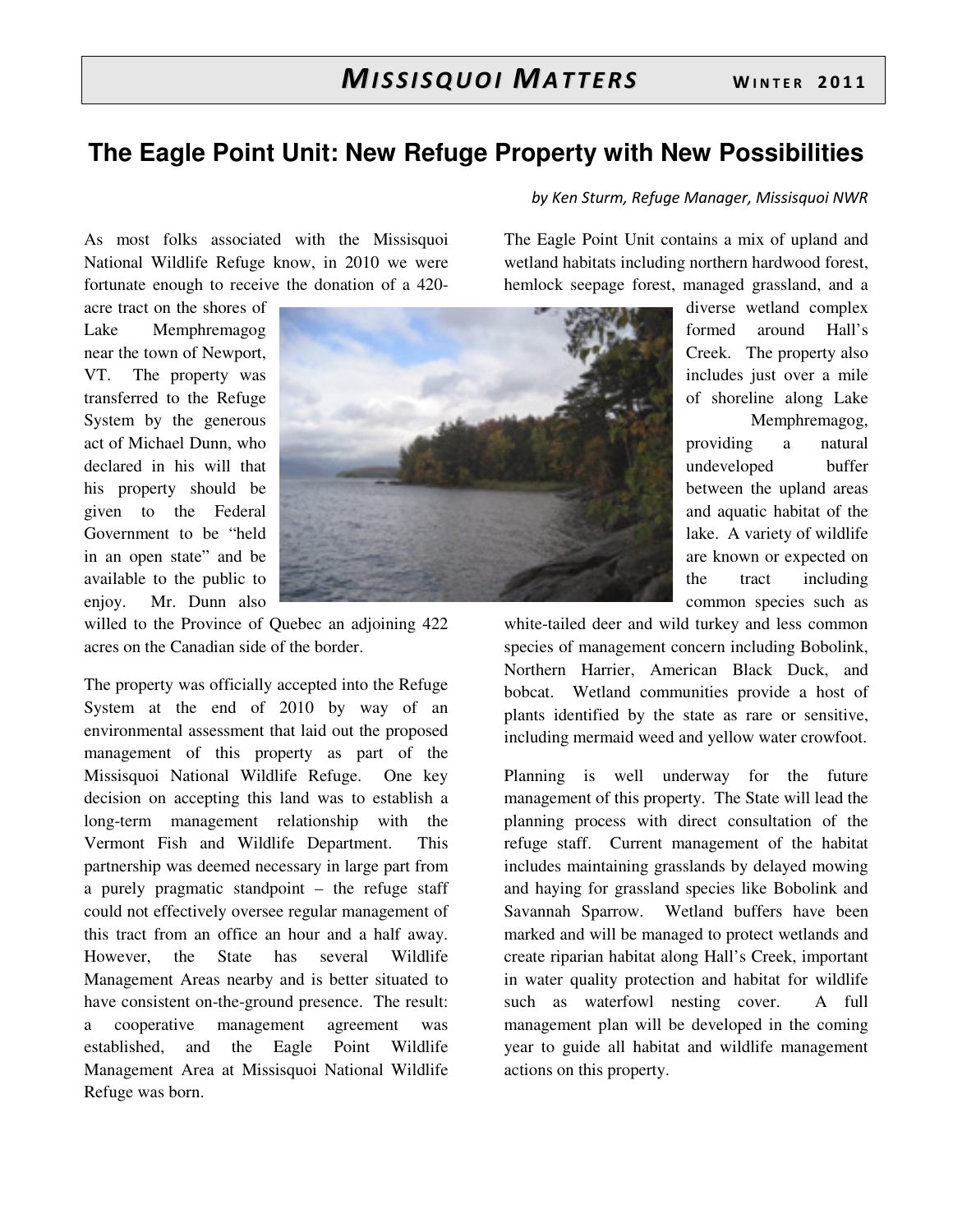Similarly, a public use management plan is being developed to honor Mr. Dunn's wish to ensure the public has continued access to this property once in federal ownership. The refuge has been working with the state to plan a public use trail loop that will showcase the managed grasslands and forested habitat of this property. A grant has been applied for to pay a Student Conservation Association trail crew to construct this trail next summer. As part of the grant, the Friends of Missisquoi NWR have agreed to donate funds to purchase an interpretive panel as part of the overall design of the public use trail system. We will cross our fingers in hopes that the grant can successfully capture the necessary funds to

make the proposed interpretive trail a reality.

The future of this property is still being created through the unique management agreement between the State of Vermont and the U.S. Fish and Wildlife Service. We also plan to engage our Canadian partners who own the other half of this property in a management vision and plan to ensure that the landscape-level picture is not lost over political boundaries. Finally, we must consider the generosity and forethought of Michael Dunn. His property is a great benefit to the conservation of and management for wildlife in Vermont and will surely be appreciated by future generations who visit the Eagle Point Unit of Missisquoi NWR.

Welcome new board members Suzanne Kenyon and Brian Price. Suzanne was voted onto the board at the September meeting, and Brian was voted in at the November meeting. Welcome aboard!

The Friends of the Refuge and the staff at the Refuge will be actively working to improve our partnership and our connections with the surrounding community. This is part of a national effort by the US Fish and Wildlife Service, but it also aligns very well with our local situation--new management at the Refuge and an increasingly active Friends board. We will be meeting in mid-January to begin this discussion.

Please take the time to send suggestions for how the Friends could do a better job in connecting with YOU. We offer bird walks, nature photography walks, informational presentations, Art in the Refuge, a quarterly newsletter, a new website, and more. What else would you like to see the Friends doing? What else could we do that would bring more members of the public onto the Refuge?

Please send your comments and suggestions to: Paul Madden at paulm@friendsofmissisquoi.org

--Paul Madden, President, FMNWR

#### **Notice**

Friends of Missisquoi National Wildlife Refuge board meetings are held six times a year on the second Tuesday of odd-numbered months. Unless notified otherwise, meetings are held at the Refuge Headquarters and start at 6:30 pm. The next two meetings will be:

Tuesday, January 10, 2012, 6:30 pm at the Refuge Headquarters

Tuesday, March 13, 2012, 6:30 pm at the Refuge Headquarters

Members are always welcome to attend meetings. Come and find out what the board is planning and contribute your ideas for the Friends' future.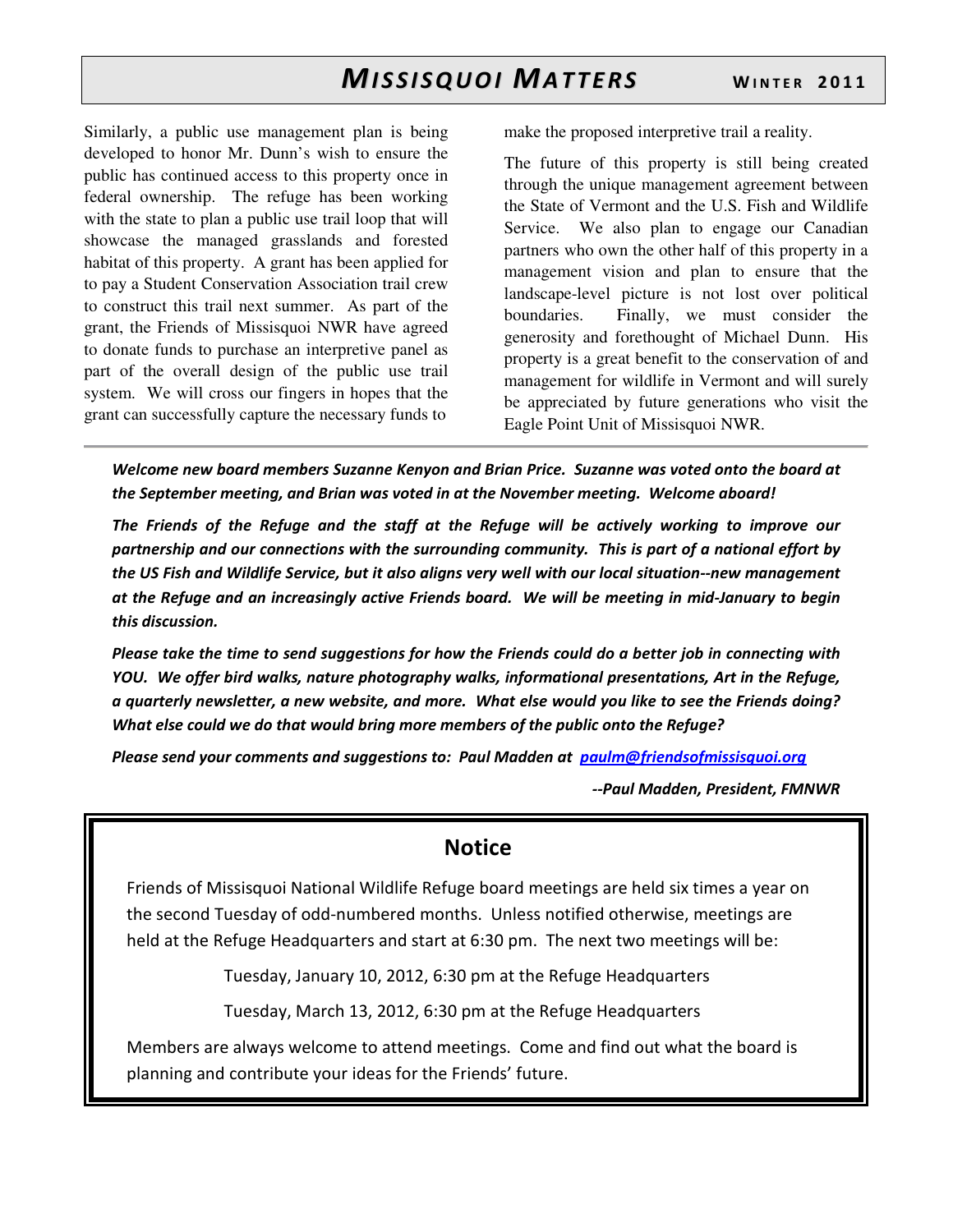### Oaks Are "OAK-AY" by Me

#### by Judy Sefchick Edwards, Wildlife Biologist, Missisquoi NWR

Walking on the Stephen J. Young Marsh trail, I ask myself, "How has this happened again?" The brilliant colors faded on the forest floor remind me that another fall has come and gone at Missisquoi National Wildlife Refuge. With my mind still firmly planted in summer, it's comforting to know that oak trees seem to have lost track of the time, too. With dried-up leaves still clinging to their branches, oaks add a dash of muted color to the now almost-winter woods, which is more than okay by me.

In a state where maple is S-T-A-R, it's sometimes hard to remember other VITs (very important trees) of the forest. With tall trunks, thick rugged bark, and open rounded canopies, oaks are more than just a pretty face—they're an important, but underrated, component of Vermont's hardwood and floodplain

forests. In fact, oak trees provide food and shelter for much of Vermont's diverse wildlife, even critters that you may not normally consider.

How can you tell different types of oaks from one

another? It's all in the lobes. An oak belonging to the white oak group (e.g., swamp white oak and white oak, at left) has leaves with rounded lobes, while the red oak group (e.g., red oak and black oak, at right) has pointed lobes. The acorns are different too: white oak acorns mature and drop in one season, while acorns of red oaks take two seasons to mature. When you see a red oak tree surrounded by ripe acorns this fall, you can marvel at the fact that they

started growing more than a year ago. Finally, less tannic acid in the acorns of white oaks is said to make them sweeter than the acorns of red oaks. But don't take my word for it, ask a squirrel—after all, they're known to select and eat white acorns first and bury the red oak acorns to eat at a later date!

Remarkably, if they can survive pests, diseases, and chainsaws, oak trees can live 300 years or more. Most oaks need to be at least 20 years old before producing acorns, but not even the healthiest and largest trees can accumulate enough food and energy to produce sizeable acorn crops every year. "Bumper crops" of acorns occur at two- to five-year intervals and it's only during these years of excessive production that some will survive to become seedlings. Let's face it, the odds aren't good—for every 10,000 acorns, only one will become a tree!



Why are oaks important? Each oak tree contains its own miniature ecosystem that many species rely on for survival. It's a well-known fact that squirrels hide acorns to last them throughout the winter, but did you know that blue jays do this too? In one study, blue jays

removed 54% of the acorn crop in a given area, sometimes burying acorns more than a half mile away from where they originally fell! Other studies have documented that a single eastern wild turkey can consume more than 221 acorns at a single meal. Who said that being an acorn is easy? With the large amounts of protein, carbohydrates, fats, and minerals that acorns contain, it's no wonder that animals from white-tailed deer to bear, woodpeckers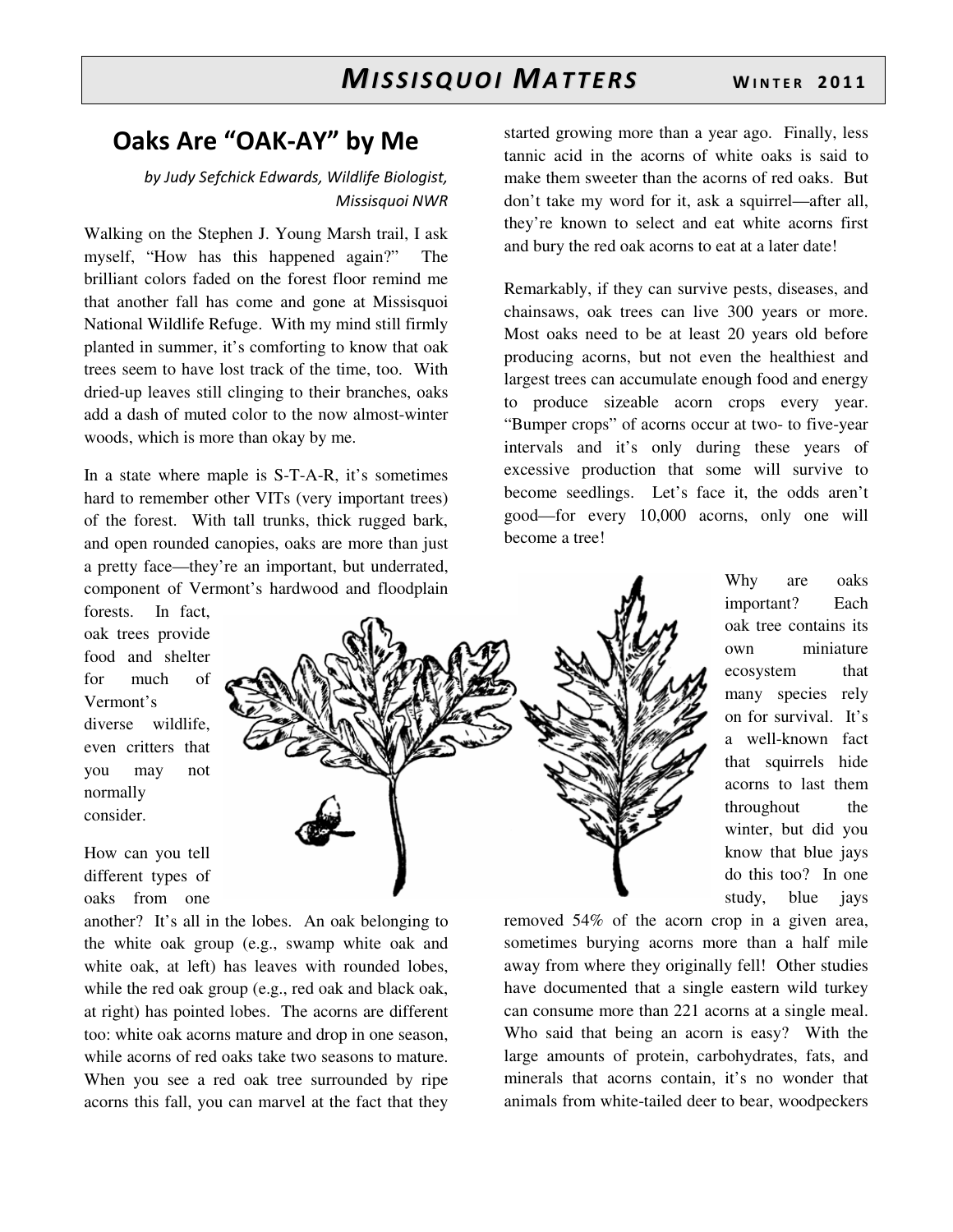to mice, and chipmunks to wood ducks, rely on an autumn supply of acorns to build up body fat reserves for the winter.

And if that weren't enough, a whole group of acorn insects play important ecological roles as well. These insects eat acorns, hollow out acorns so others can use them as homes, or become food for insecteating animals. They may be small, but their life cycles are complicated. Weevils, for instance, drill holes in an acorn in which they lay their eggs. When the larva matures, it cuts a hole in the acorn, exits, and enters the soil. There it'll spend more than a year before emerging as an adult. And don't forget about oak galls. Have you ever seen small round

balls hanging on an oak tree or its leaves? Those are galls—unique growths that form in response to an egg being laid by the oak gall wasp. After all, what better way for a wasp to safeguard its offspring than to enclose it in a protective gall?

In Vermont and elsewhere, it's all too easy to overlook an oak. During this season of Thanksgiving, take some time to be thankful for oak trees and all they offer—for the food and shelter they provide to Vermont's creatures, the shade they furnish in summer, their colorful display in the fall, and the cinnamon-brown leaves that relentlessly persist during winter. Oaks are definitely okay by me!

#### 2012 Junior Duck Stamp Program

Attention homeschoolers, private/public school teachers, scouts, 4H, and anyone else interested in participating in the 2012 Junior Duck Stamp Program!! The program is designed for all young people in the K-12 grades and requires participants to learn about a species of North American waterfowl and its habitats, and then to create their own artistic interpretation through drawing, painting, or other medium. The Missisquoi National Wildlife Refuge serves as the Vermont State Coordinators Office for this program. Anyone interested should see contest rules at www.fws.gov/juniorduck or contact Dave Frisque at the Missisquoi NWR, 802-868 - 4781 dave frisque@fws.gov. Submission deadline is March 15, 2012.

|                | <b>Store Order Form</b>                                                                                                                                                                              |
|----------------|------------------------------------------------------------------------------------------------------------------------------------------------------------------------------------------------------|
|                | To order by phone, call 802-868-4781. To order by mail, fill out this order form and send to:<br>The Friends' Store MNWR, 29 Tabor Rd, Swanton, VT 05488<br>Please add \$5.00 shipping and handling. |
| Name           |                                                                                                                                                                                                      |
| <b>Address</b> |                                                                                                                                                                                                      |
| Phone          | Email                                                                                                                                                                                                |
|                | Please send me: ____ Audubon Birds Jigsaw Puzzle: Winter Cardinal (\$12.50)                                                                                                                          |
|                | The Bird Watching Answer Book (\$14.95)                                                                                                                                                              |
|                | The Garden Game (\$26.95)                                                                                                                                                                            |
|                | Payment: Enclose check or money order, or fill in Credit Card information.                                                                                                                           |
|                | Type of card: ___ MasterCard _____ Visa                                                                                                                                                              |
|                |                                                                                                                                                                                                      |
| Signature      |                                                                                                                                                                                                      |